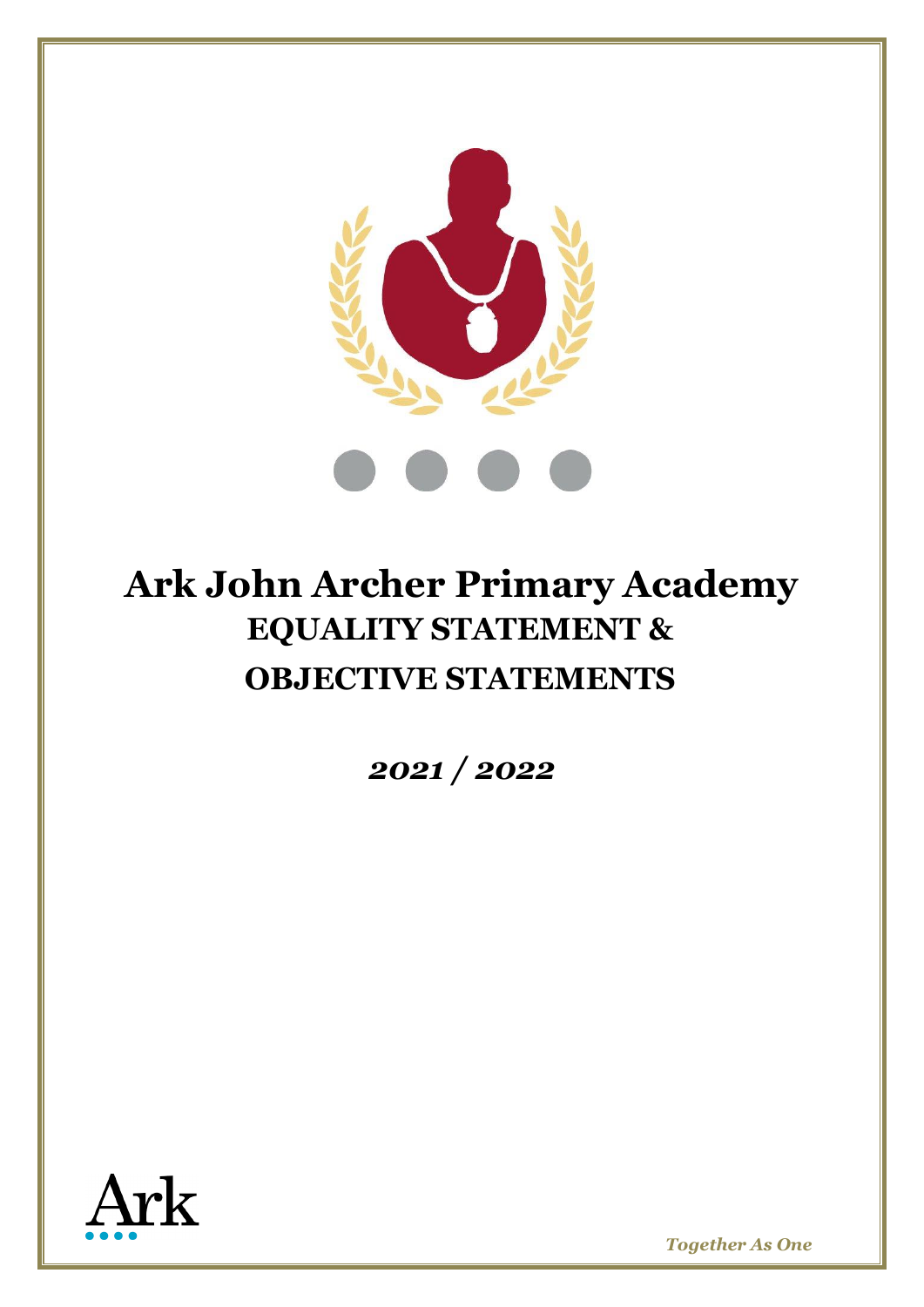# **Equality Statement & Objective Statements**

### **PURPOSE**

This document provides information on our school context with respect to the Protected Characteristics set out in the Equality Act 2010; sets out our Equality Objectives; and provides data to demonstrate our progress towards these aims.

| Date of last<br>review:      | September 2019                          | Author:                      | <b>Head of School</b><br><b>Business</b><br>Partnering |
|------------------------------|-----------------------------------------|------------------------------|--------------------------------------------------------|
| Date of next<br>review:      | <b>Under Review with Ark</b>            | Owner:                       | <b>Head of People</b>                                  |
| Type of policy:              | Network-wide<br>Tailored by school<br>⊠ | Approval:                    | Board                                                  |
| School:                      | Ark John Archer                         | <b>Key Contact</b><br>Name:  | Governance Team                                        |
| <b>Key Contact</b><br>Email: | governance.team@arkonline.org           | <b>Key Contact</b><br>Phone: | 0203 116 633                                           |

## **POSITIONING WITHIN ARK OPERATIONAL MODEL**

| Component                                                                                                                                                                                                                                                                              | Element              |
|----------------------------------------------------------------------------------------------------------------------------------------------------------------------------------------------------------------------------------------------------------------------------------------|----------------------|
| Strategic Leadership & Planning<br>Monitoring, Reporting & Data<br>Governance & Accountabilities<br>Teaching & Learning<br>Curriculum & Assessment<br>Culture, Ethos & Wellbeing<br>Pathways & Enrichment<br>Parents & Community<br>Finance, IT & Estates<br>Our People<br>$\boxtimes$ | ER & Wellbeing Model |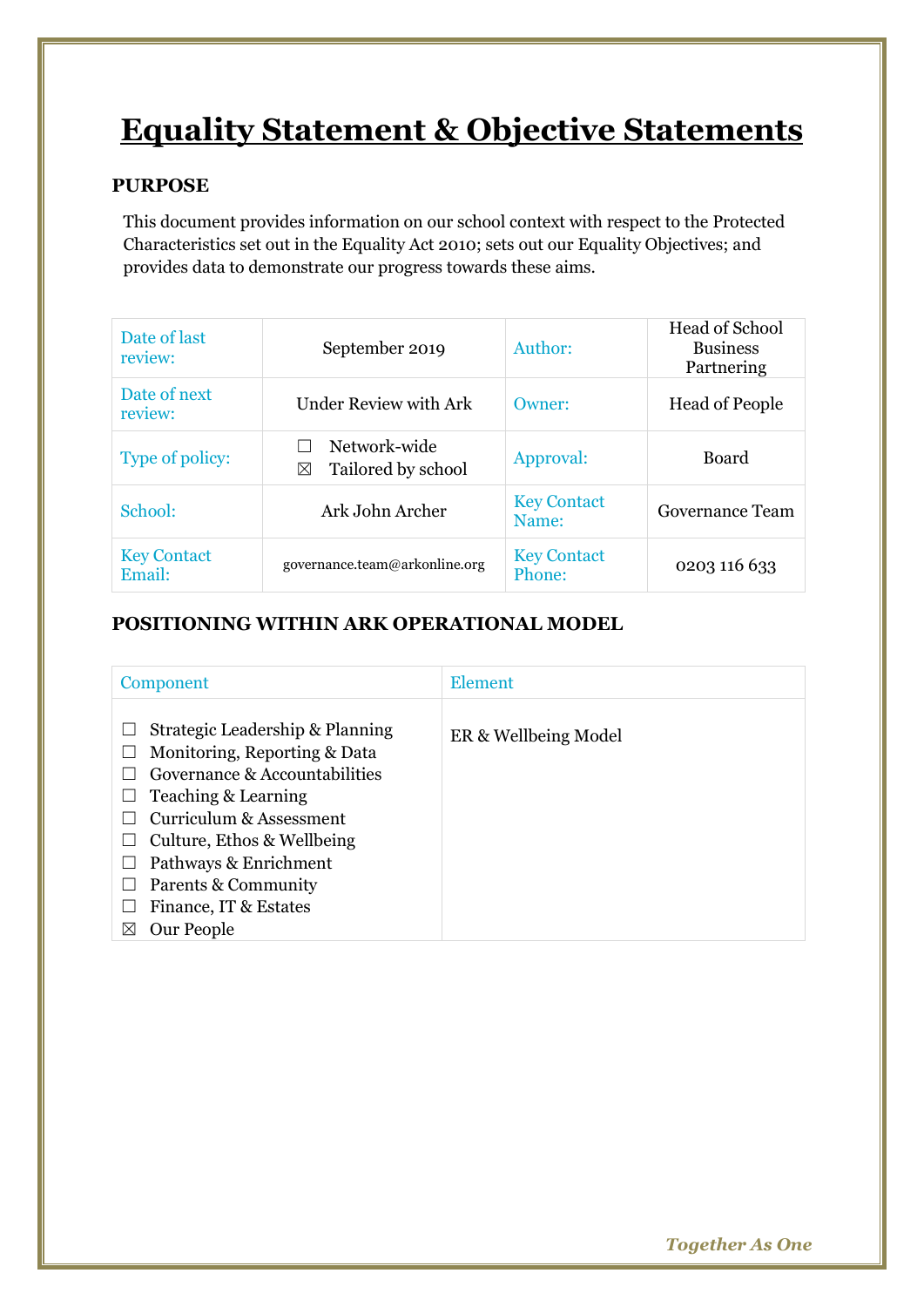#### **1. School Context – Pupil**

This section provides information on the composition of the pupil population at the school with respect to the 'protected characteristics' outlined in the Equality Act. The Act protects people from discrimination on the basis of 'protected characteristics.' Every person has several of the protected characteristics, so the Act protects everyone against unfair treatment. The protected characteristics for pupils are disability, gender reassignment, pregnancy and maternity, race (ethnicity), religion and belief, sex (gender) and sexual orientation.

#### **Gender (%)**

Male:

• 46% (96 children)

Female:

• 54% (113 children)

Other/ Not Stated:

• 0%

#### **Special Educational or Medical Needs and Disability**

Pupils with a Statement of SEN or EHCP (%):

 $\bullet$  5% (10 children)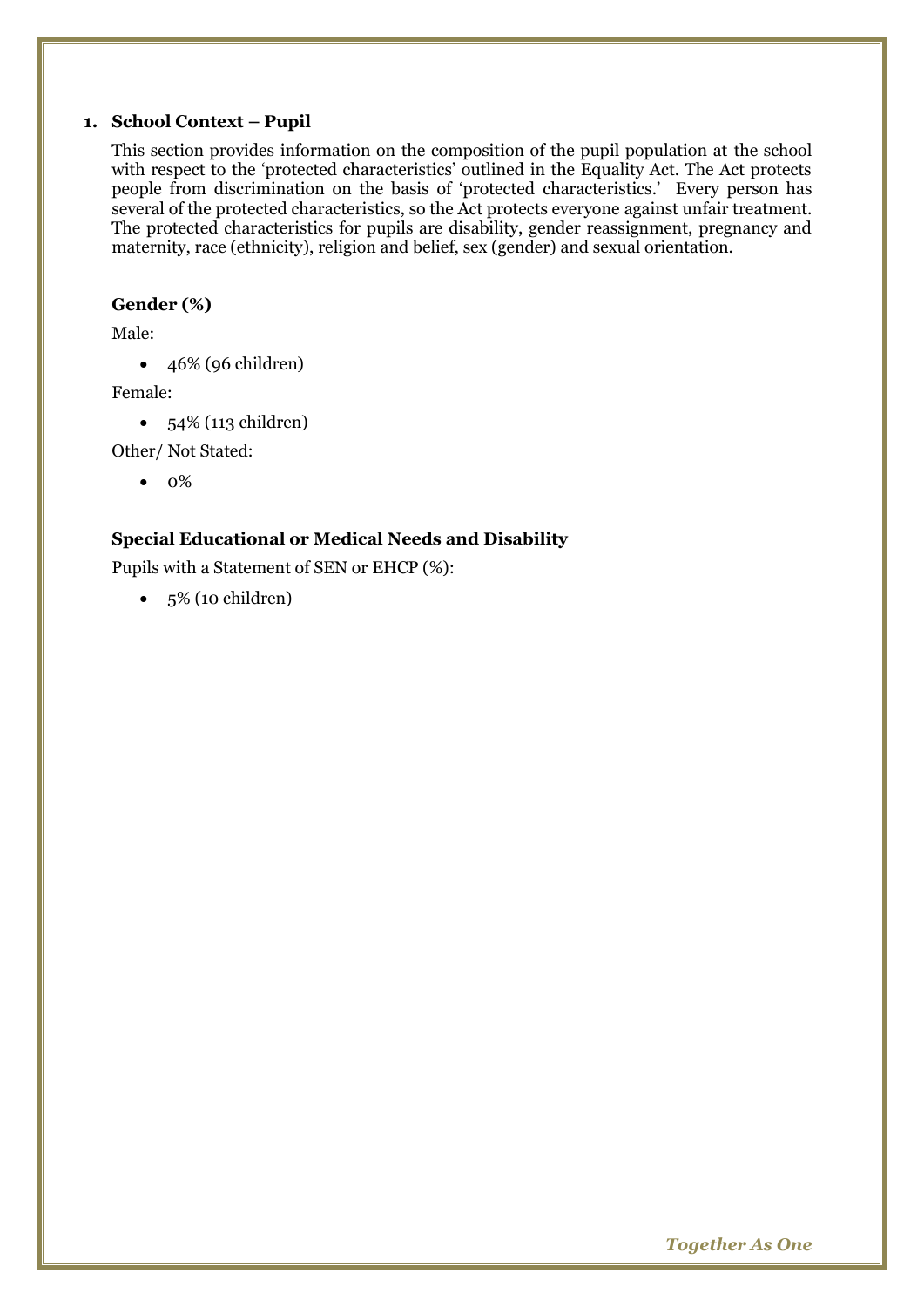# **Ethnicity & Race**

| <b>Ethnicity &amp; Race</b>     | <b>Total</b>           |  |  |
|---------------------------------|------------------------|--|--|
| Mixed White and Black African   | (5%)<br>10             |  |  |
| <b>Other Black African</b>      | (5%)<br>11             |  |  |
| <b>Black Somali</b>             | 16 (8%)                |  |  |
| Any other Mixed Background      | (5%)<br>10             |  |  |
| <b>Black African</b>            | (10%)<br>21            |  |  |
| Pakistani                       | (4%)<br>9              |  |  |
| Any other Asian background      | 13 (6%)                |  |  |
| <b>Black Caribbean</b>          | (12%)<br>26            |  |  |
| Refused                         | (2%)<br>$\overline{4}$ |  |  |
| Any Other White Background      | (2%)<br>5              |  |  |
| White & Black Caribbean         | 17 (8%)                |  |  |
| White British                   | 26 (12%)               |  |  |
| Any Other Black Background      | (4%)<br>8              |  |  |
| White Other                     | 4(2%)                  |  |  |
| Mixed White and Asian           | 5(2%)                  |  |  |
| Black & Any Other Ethnic Group  | 2(1%)                  |  |  |
| White Eastern European          | $1(0.5\%)$             |  |  |
| <b>Other Black</b>              | $1(0.5\%)$             |  |  |
| Arab Other                      | $1(0.5\%)$             |  |  |
| <b>Information Not Obtained</b> | 7(3%)                  |  |  |
| White Western European          | $1(0.5\%)$             |  |  |
| Indian                          | 4(2%)                  |  |  |
| Any Other Ethnic Group          | $1(0.5\%)$             |  |  |
| Bangladeshi                     | $1(0.5\%)$             |  |  |
| Iranian                         | $1(0.5\%)$             |  |  |
| White European                  | $1(0.5\%)$             |  |  |
| Gypsy/Roma                      | $1(0.5\%)$             |  |  |
| Portuguese                      | $1(0.5\%)$             |  |  |
| Chinese                         | $1(0.5\%)$             |  |  |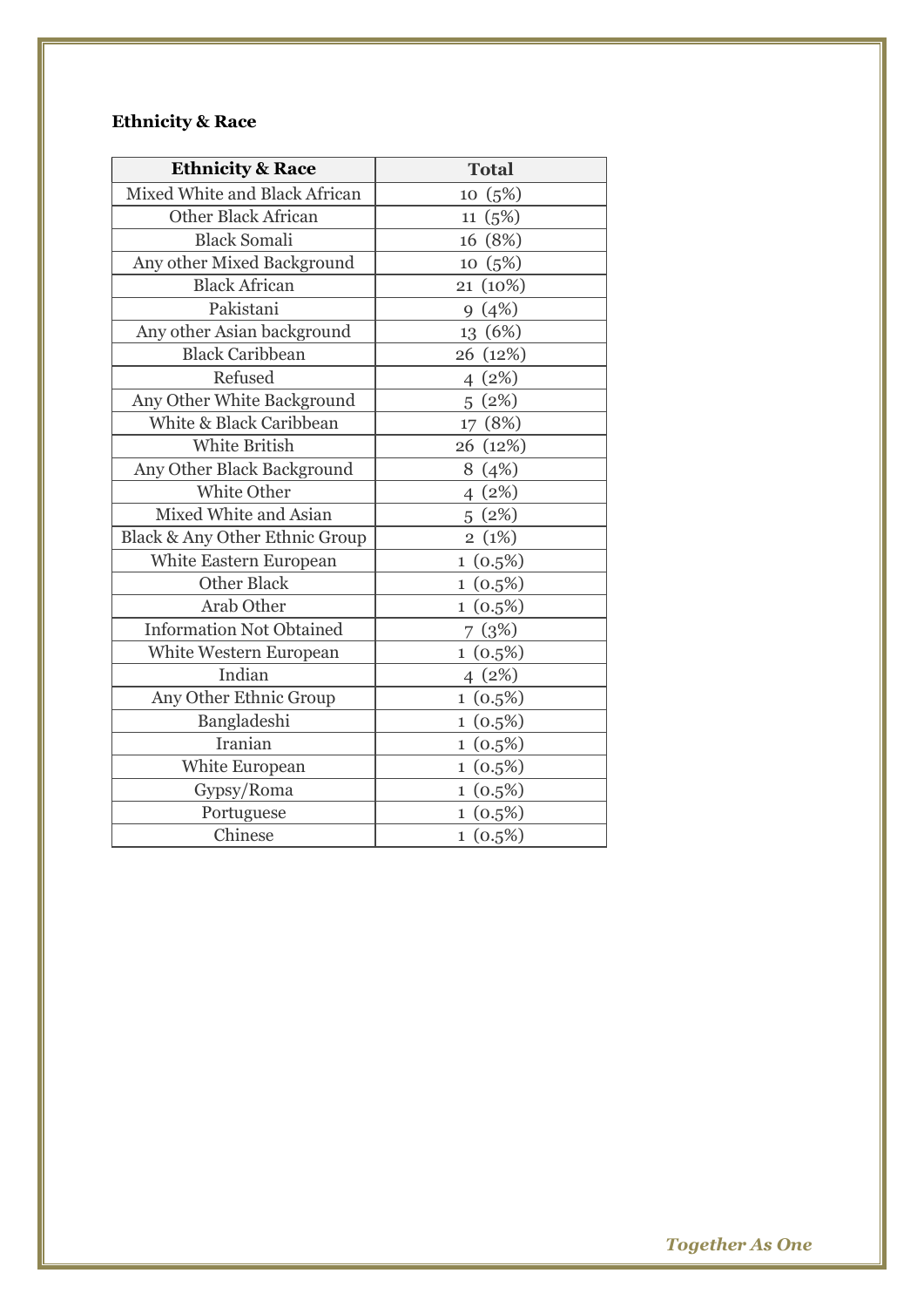| <b>Religion &amp; Belief</b> | %                    | <b>Religion &amp; Belief</b> | <b>Number</b>        |
|------------------------------|----------------------|------------------------------|----------------------|
| Christian                    | 23.4% (49 students)  | Other                        | $1.4\%$ (3 students) |
| Muslim                       | 39.2% (82 students)  | No Religion                  | 18.7% (39 students)  |
| Jewish                       |                      | Not stated                   | 15.8% (33 students)  |
| Hindu                        | $1.4\%$ (3 students) |                              |                      |
| Sikh                         |                      |                              |                      |

#### **Religion & Belief [schools may add other religious groups as appropriate]**

#### **Additional Groups**

Ofsted inspections look at how schools help "all pupils to make progress, including those whose needs, dispositions, aptitudes or circumstances require additional support." In addition to pupils with protected characteristics, we wish to provide further information on the following groups of pupils:

| <b>Pupils with English as an Additional Language</b>      |             |              |              |                           |  |  |  |
|-----------------------------------------------------------|-------------|--------------|--------------|---------------------------|--|--|--|
|                                                           | <b>Boys</b> | <b>Girls</b> | <b>Total</b> | % of school<br>population |  |  |  |
| English as an additional<br>language                      | 40          | 36           | 76           | 36%                       |  |  |  |
| <b>Pupils from low-income backgrounds</b>                 |             |              |              |                           |  |  |  |
| Number of pupils eligible<br>for Pupil Premium            | 63          | 63           | 126          | 60%                       |  |  |  |
| Number of pupils receiving<br>the 16-19 Bursary (Post-16) |             |              |              |                           |  |  |  |
| <b>Number of Looked After Children:</b><br>Zero           |             |              |              |                           |  |  |  |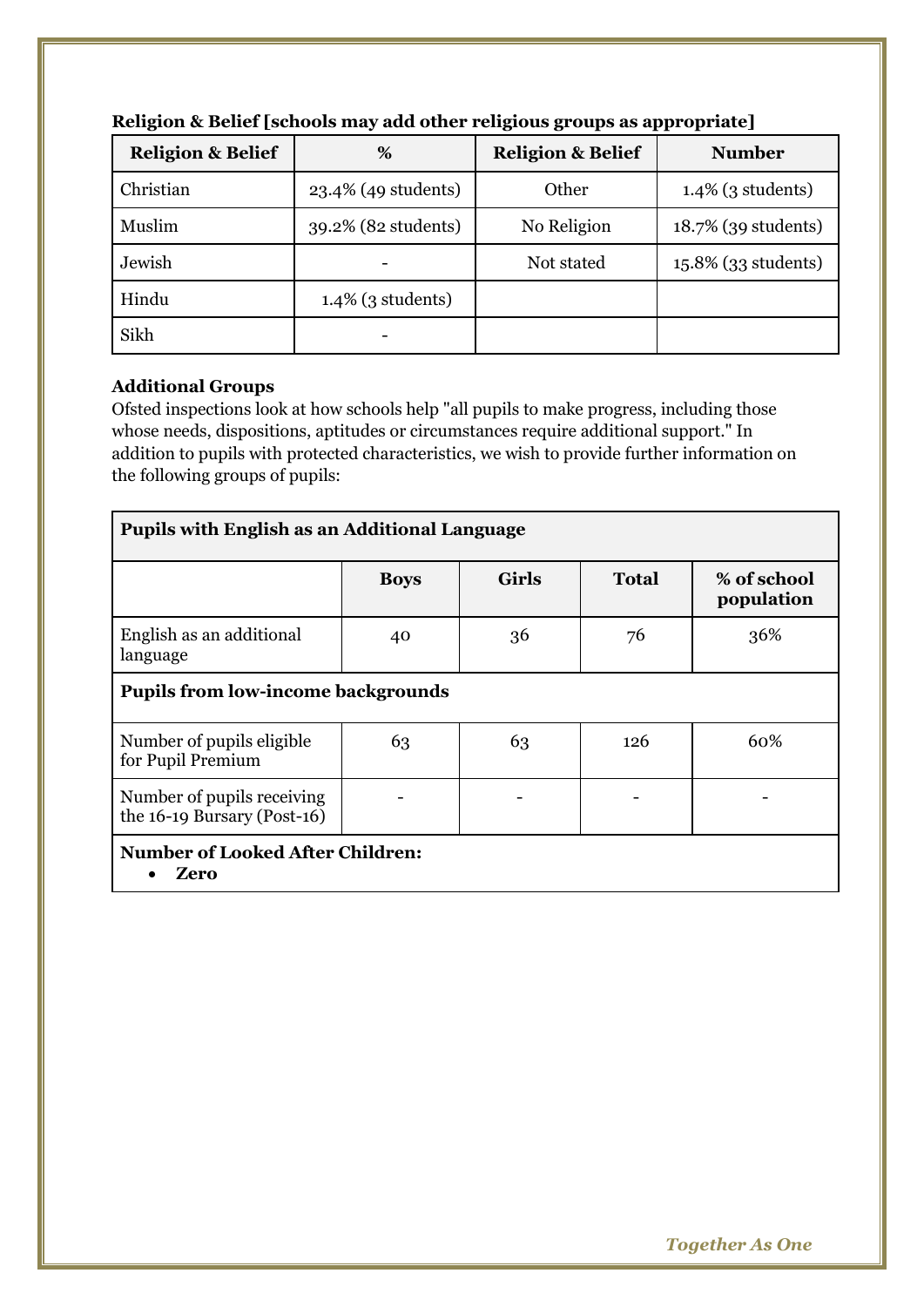#### **2. Our Equality Objectives**

**Equality Objective 1:** We aim to narrow the gap between pupils who receive the pupil premium, and those who don't.

#### **Target set: September 2020; to be achieved July 2022**

*To be reviewed July 2021 & July 2022*

This will be achieved by:

- Provision of additional activities and learning support for pupils from low-income backgrounds
- Close monitoring of progress in English and Maths particularly
- Providing an in-school revision programme during school holidays

**Review date and comments:**

**Equality Objective 2:** We aim to improve the progress made by pupils with SEND.

**Target set: September 2020; to be achieved July 2022** *To be reviewed July 2021 & July 2022*

This will be achieved by:

- Dedicated provision for pupils with Special Educational Needs and Disabilities
- Small group teaching in target areas
- Close monitoring of progress and attainment

**Review date and comments:**

**Equality Objective 3:** We aim to improve pupils' social, moral, cultural and spiritual development in their first three years at the school.

**Target set: September 2020; to be achieved July 2022** *To be reviewed July 2021 & July 2022*

This will be achieved by:

- Themed assemblies on current affairs to enhance pupils' understanding of the wider world
- Working with expert partners from the third sector to deliver workshops on areas such as self-confidence, resilience and mindfulness
- Ensuring tutors are well-trained to support pupils in this area

#### **Review date and comments:**

**Equality Objective 4:** To ensure pupils' religions are respected through food provision at the academy.

**Target set: September 2020; to be achieved July 2022** *To be reviewed July 2021 & July 2022*

This will be achieved by: